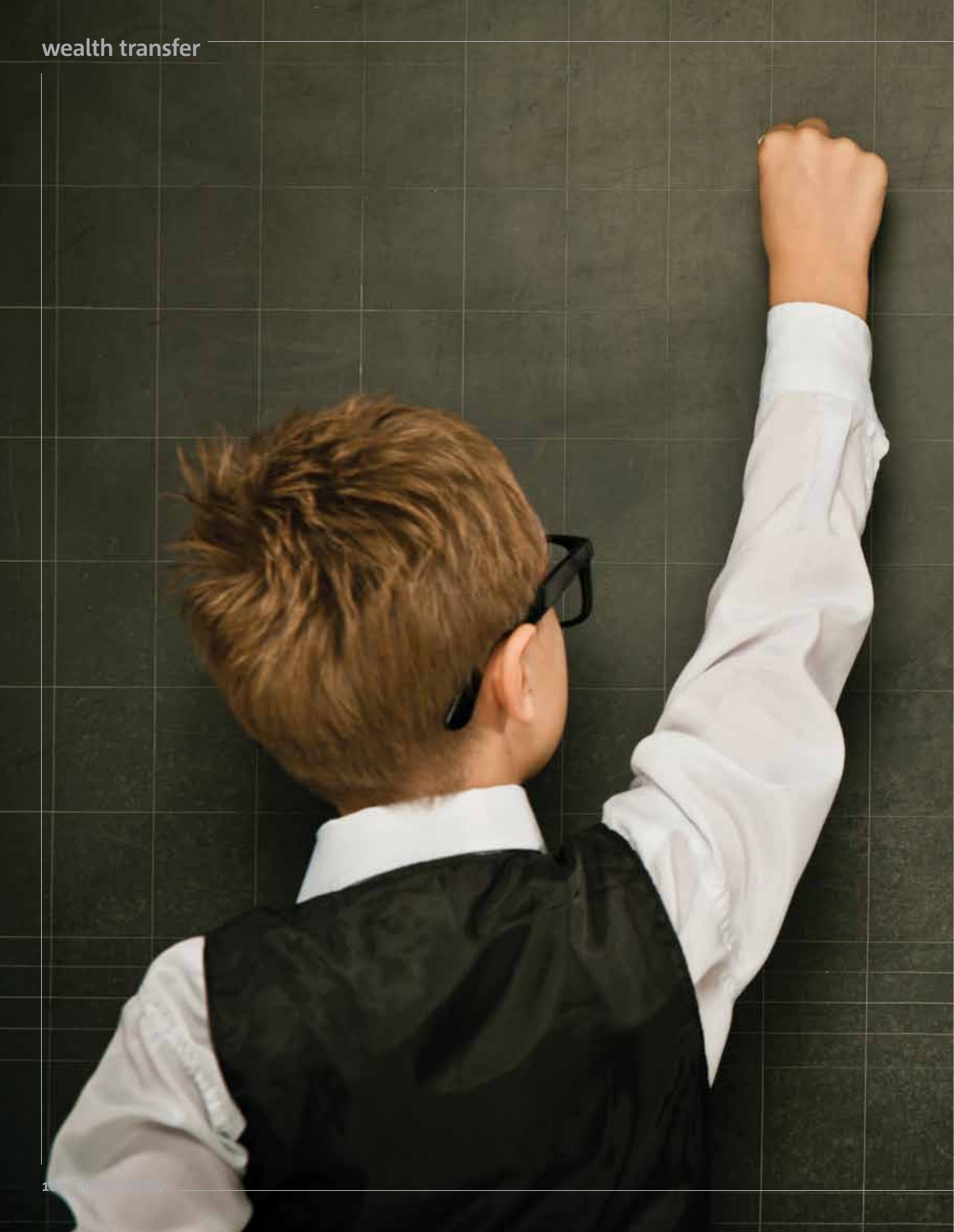# **Youth with** A**ttitude**

Iften the financial skills and values that created wealth in the first place don't make it through the generations.

How can you help your children to become stewards of the family legacy, so they hand it over in a better condition than when they received it?

Family wealth specialists **Paul Lucas** and **Alison Foenander** share their thoughts on shaping children's attitudes to money.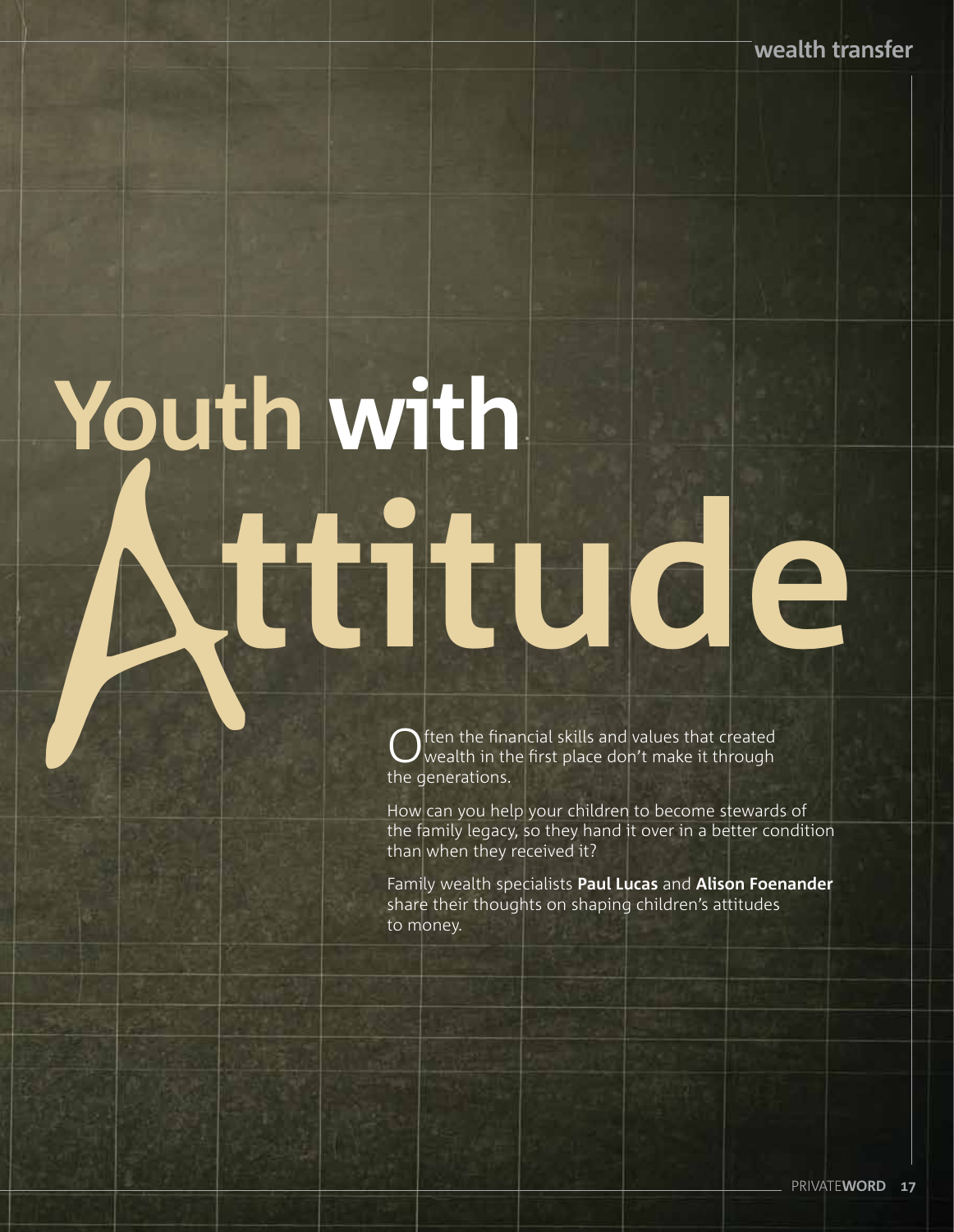

Paul Lucas is a Principal with Coleman Greig and has been practising law for

# Paul Lucas

While some children see their legacy as something they can look after for the next generation, others tend to look at it with a sense of entitlement.

When there's a focus on entitlement, attitudes to money become more consumer-like in nature: 'I have this wealth and I'm going to use it for my own needs'. A sense of entitlement increases the risk of conflict among family members.

Most of us don't intend for our children to think like this, but certain environments can cultivate this attitude. The child who receives almost everything they want is more likely to have an attitude of entitlement.

I've also observed many parents who have difficulty talking to their children about wealth and wealth management. In particular, babyboomers who've been raised to avoid talking about money; how much they've got, where it came from or what they plan to do with it.

For many, it's easier to think, it's there, and it will continue to be there. When this message is passed to children, entitlement issues can build within their character.

# **Shifting mindsets**

How do you get around this? One way is to set projects for children that develop their financial values and shift them into a mindset of stewardship.

If you've got a family business, a project that often works well is to ask your child to research and put together a history of the business and then get it professionally printed.

Researching where it started, how much was borrowed, the downtimes and the risks taken will give your child an understanding of where the wealth came from. It will also give them a greater appreciation of what had to be done to get the family where they are today.

And so you start to shift their thinking, to 'this is our family legacy inheritance, not my inheritance.'

# **Skills for life**

Within the business there may also be some cost management projects they can get involved in to give them a more strategic view of running a company.

Usually, they'll need help from you, members of the family and employees to achieve these projects. The art of compromise, building trust and working in teams are valuable life skills they can learn from this.

It's just as important to develop their financial skills too. The goal is to give them the knowledge to manage their wealth, rather than just hand them the assets.

There are lots of ways they can learn these skills. They could join an investment club or go on the ASX website and practice share trading so they understand what drives the share price on various companies.

You could also get your children involved in community projects. If you're running a fundraising event, take them along and get them to help out. Even get them to do a budget for it and learn how you have to spend money in order to make money.

It helps when parents give children encouragement with these projects as well as a certain amount of freedom to get on with the job.

Even if they go down a track you don't totally agree with or that is costly; making mistakes can offer the best learning experiences.

"The goal is to give them the knowledge to manage their wealth, rather than just hand them the assets."